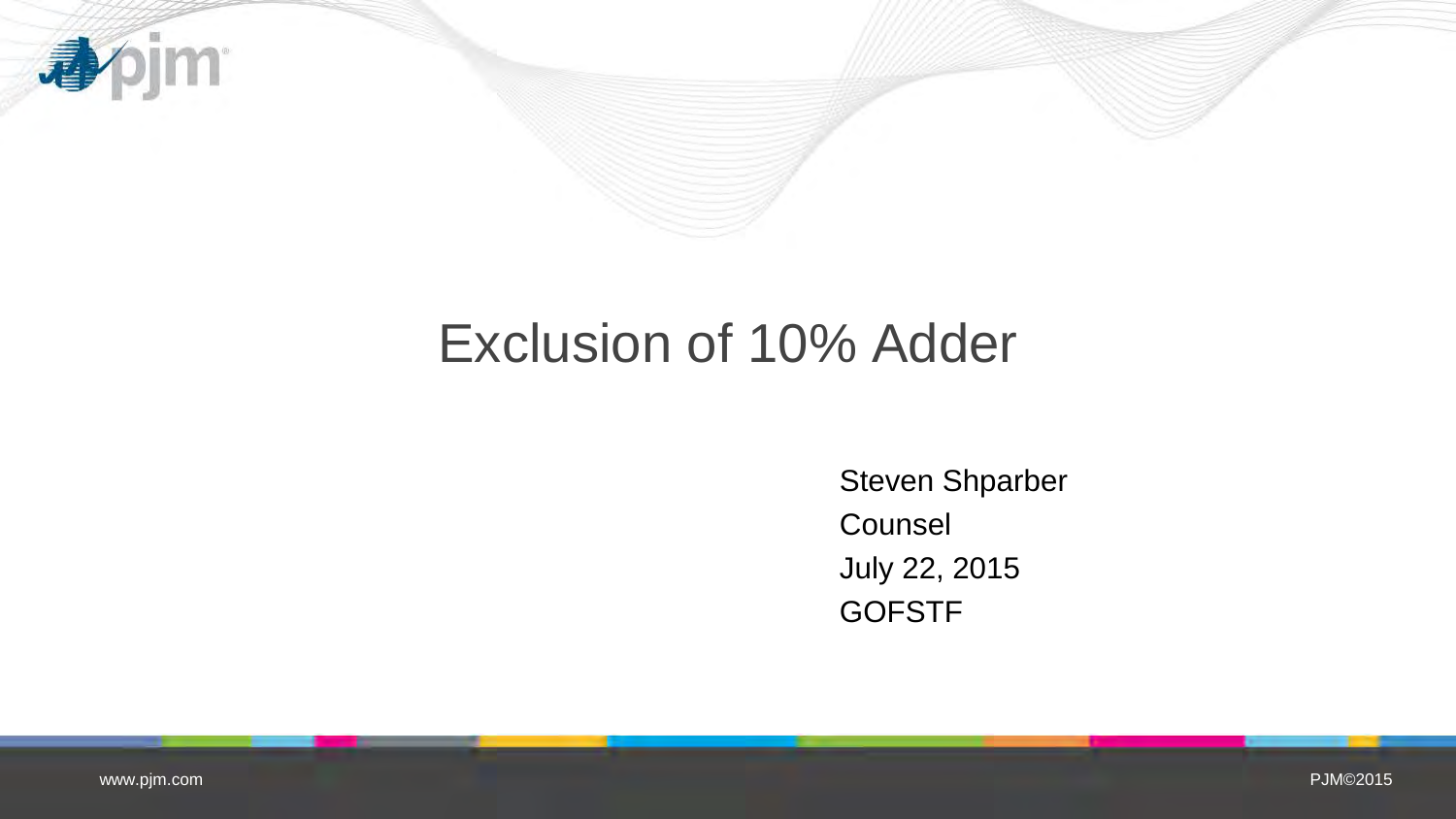



- While the 10% adder has been referred to as a "default mitigation" tool in Order No. 697 and elsewhere, and is also intended to reduce risks related to uncertainty, it is also designed to provide a reasonable rate of return to resources, as evidence by Order No. 697:
- "Although a number of commenters suggest that the Commission should adopt a different default cost-based ratemaking methodology for sales of one week or less, they have failed to persuade us that the existing default rate is inappropriate. As the Commission has previously stated**, an incremental cost rate that allows a fair recovery of the incremental cost of generating with a 10 percent adder to provide for a margin over incremental cost is reasonable. Incremental costs plus 10 percent represents a conservative proxy for a reasonable rate available in a competitive market**. On this basis, we find incremental cost plus 10 percent to be an appropriate default rate. Moreover, we allow sellers the opportunity to design, support, and propose other cost-based rates that they believe are more appropriate for their particular circumstances." – P 621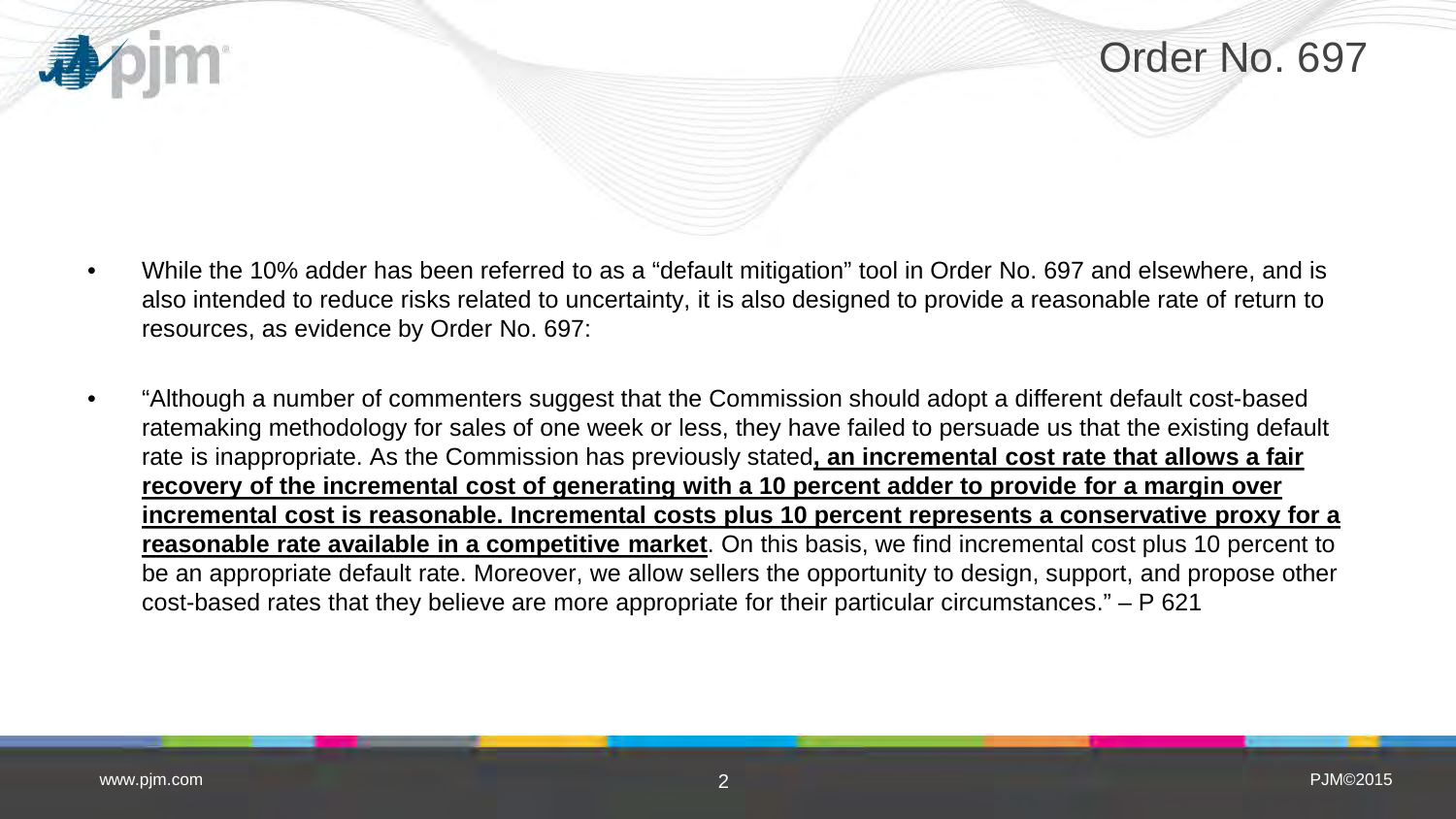

- More importantly, the Order establishing the 206 proceeding, as well as the events that lead to it, demonstrate that the 10% is not appropriately within the scope of this proceeding.
- The Duke and ODEC situations were about Market Sellers not having the flexibility to update their offers to reflect their costs, not changing the manner in which those costs were calculated.
- This conclusion is supported by numerous statements in the Order establishing this proceeding: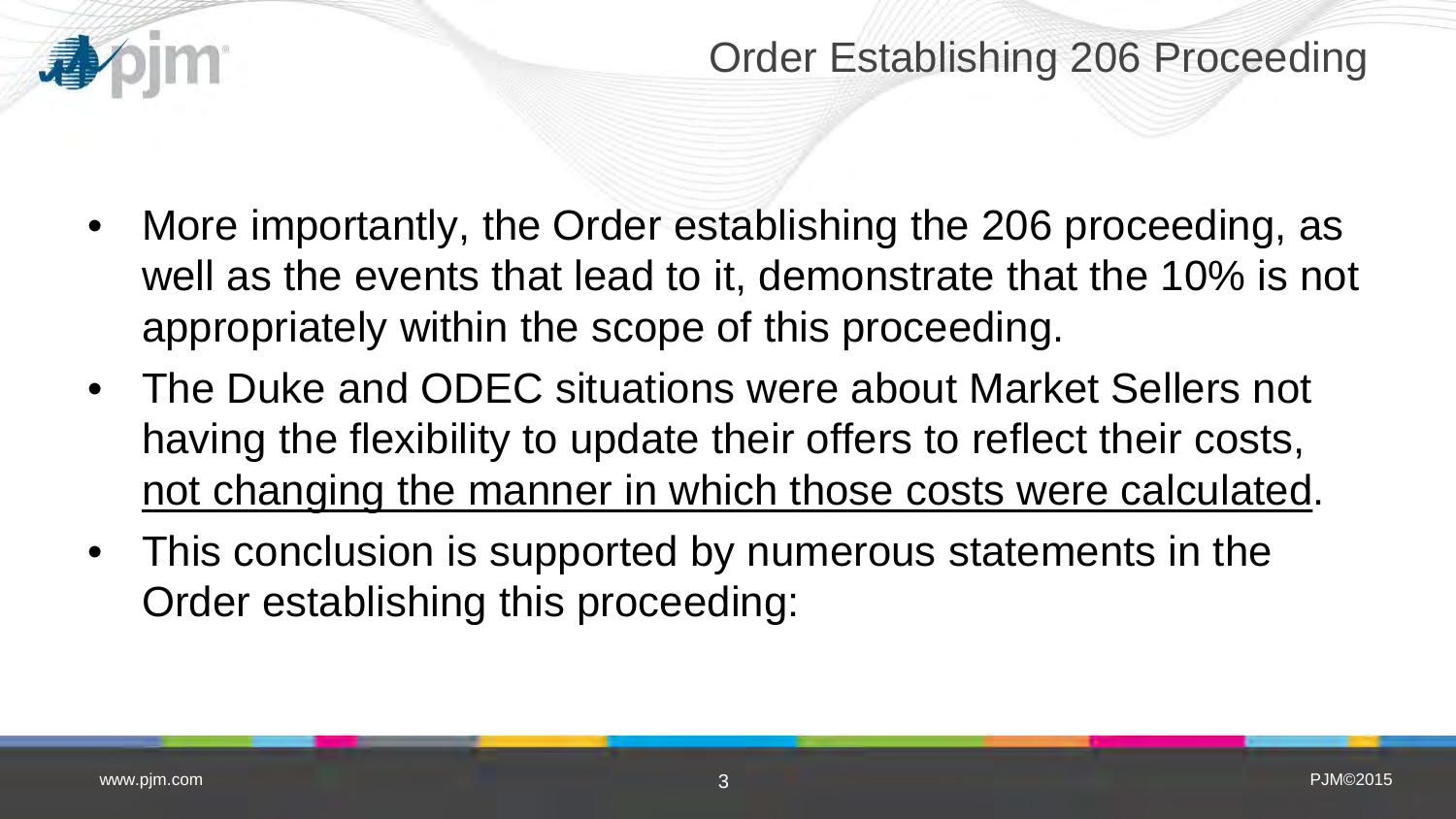

- "While we deny Duke's complaint, we have examined PJM's OATT and Operating Agreement procedures and have concluded that aspects of PJM's current tariffs may be unjust, unreasonable, unduly discriminatory or preferential because they **do not appear to allow market participants to submit day-ahead offers that vary by hour and do not appear to allow market participants to update their offers in real time, including during emergency situations**." – P 69
- "As one example, PJM's Operating Agreement and equivalent sections of OATT Attachment K-Appendix detail a number of obligations for Generation Capacity Resources, including the obligation to offer into the Day-ahead Energy Market, respond to PJM's directives to start, shutdown or change output levels, and keep supply offers open throughout the operating day. However, PJM's OATT and Operating Agreement do not appear to allow appropriate cost recovery for fulfilling those obligations in all circumstances. For example, in *NEPGA*, the Commission found that capacity generators in ISO-NE with generally the same obligations as those in PJM should be able **to update their supply offers in real time to reflect changes to their operating costs after the reoffer . "**–P 70
- Further, our review of the record established through the Commission's recent technical conferences on price formation in organized energy and ancillary services markets demonstrates the importance of **supply offer flexibility** in day-ahead and realtime energy markets. In light of the potential for significant changes in costs between the time for submitting offers in the dayahead market and real-time operation, ensuring market participants greater flexibility to structure and modify their offers in such markets will allow resources in PJM to better reflect their actual costs in their offers. . . [T]he ability to submit day-ahead offers that vary by hour and to update offers in real-time is especially critical in markets **with demands for more flexible and responsive generation resources.**
- "As noted above, we are concerned that PJM's OATT and Operating Agreement do not provide adequate supply offer flexibility."- P 72.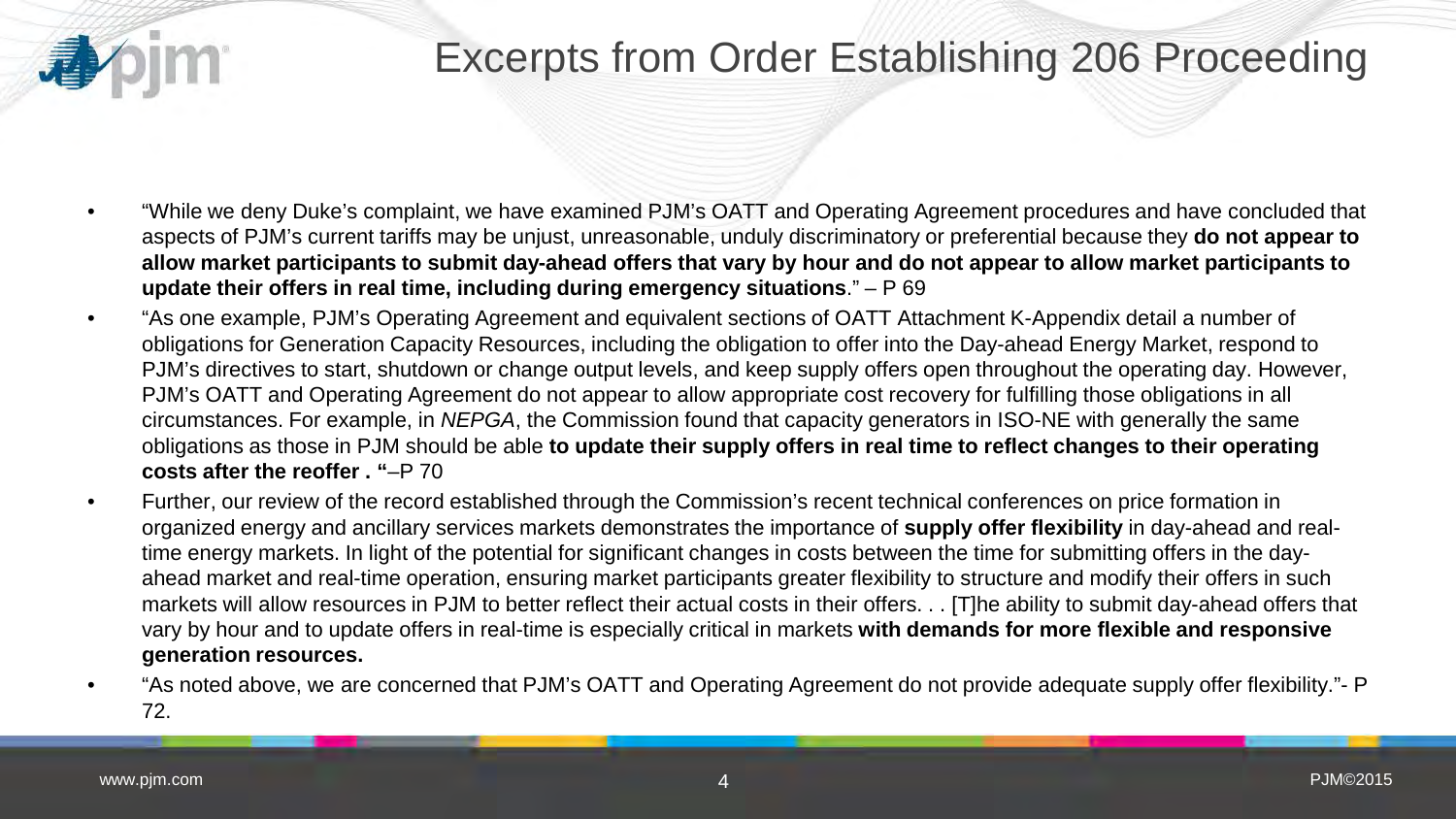

- ISO-NE, MISO and NYISO all have hourly offers, and each also includes the 10% adder in some form. For further information, see the following tariff revisions of each RTO/ISO:
	- ISO-NE: see section III.A.3.4. , Market Rule 1, Appendix A
	- MISO: see section 83.4.4.2 of Tariff
	- NYISO: see 23.3.1.2.3.3, Attachment H of Tariff